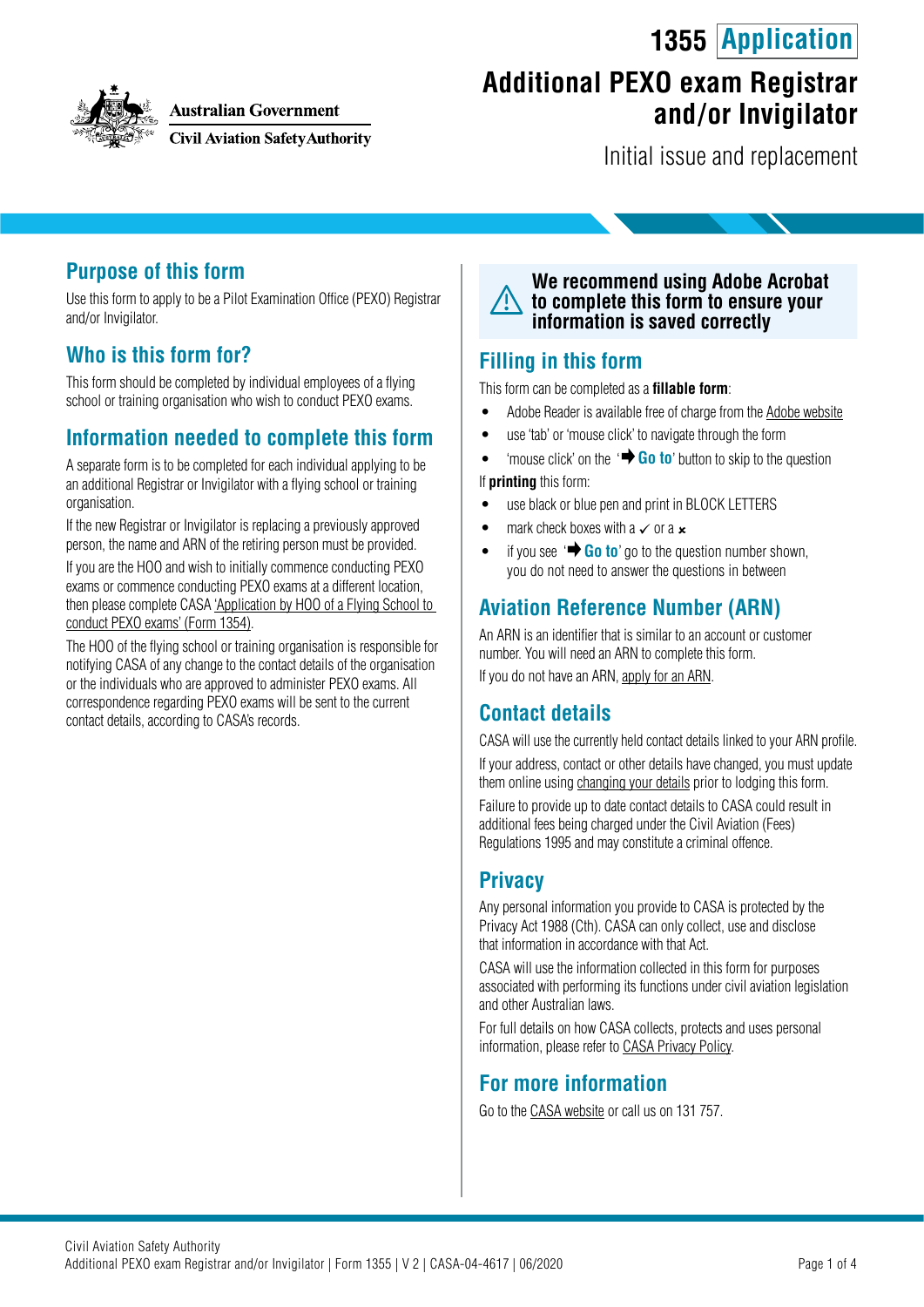### **Applicant**

|             | <b>Applicant</b>                                                                                             | 4 | What are the following flying school/training<br>organisation details you wish to conduct PEXO exams for? |
|-------------|--------------------------------------------------------------------------------------------------------------|---|-----------------------------------------------------------------------------------------------------------|
|             | What are the applicant details?                                                                              |   | School/organisation name                                                                                  |
|             | If your address, contact or other details have changed, you<br>must update them using changing your details. |   |                                                                                                           |
|             | Full name                                                                                                    |   | ARN for billing purposes                                                                                  |
|             |                                                                                                              |   |                                                                                                           |
|             | ARN                                                                                                          |   | <b>Address of exam venue</b><br>Unit/number                                                               |
|             |                                                                                                              |   |                                                                                                           |
|             | Date of birth (DD/MM/YYYY)                                                                                   |   | Street name                                                                                               |
|             | Contact number                                                                                               |   |                                                                                                           |
|             |                                                                                                              |   | Suburb                                                                                                    |
|             | Email address                                                                                                |   | State/territory                                                                                           |
|             |                                                                                                              |   |                                                                                                           |
| $\mathbf 2$ | What are you <b>applying</b> for (select one)?                                                               |   | Postcode                                                                                                  |
|             | A Registrar makes exam bookings, an Invigilator supervises<br>the actual exam.                               |   | Contact number                                                                                            |
|             | $\rightarrow$ Go to 4<br>PEXO Registrar role                                                                 |   |                                                                                                           |
|             | $\rightarrow$ Go to 4<br>PEXO Invigilator role                                                               |   | Email address                                                                                             |
|             | $\rightarrow$ Go to 4<br>Registrar and Invigilator roles<br>$\rightarrow$ Go to 3                            |   |                                                                                                           |
|             | Registrar/Invigilator replacement                                                                            |   |                                                                                                           |
| 3           | What are the previous Registrar/Invigilator's details?                                                       |   | Company Training AOC or Training Certificate number                                                       |
|             | Full name                                                                                                    |   |                                                                                                           |
|             |                                                                                                              |   | Date of issue (DD/MM/YYYY)                                                                                |
|             | ARN                                                                                                          |   | 1                                                                                                         |
|             |                                                                                                              | 5 | Which exams are you requesting?                                                                           |
|             |                                                                                                              |   | Exams requested need to be relevant to the training approved<br>for the organisation.                     |
|             |                                                                                                              |   |                                                                                                           |
|             |                                                                                                              |   | RPLA<br><b>RPLH</b>                                                                                       |
|             |                                                                                                              |   | <b>RPLN</b>                                                                                               |
|             |                                                                                                              |   | PPLA                                                                                                      |
|             |                                                                                                              |   | PPLH                                                                                                      |
|             |                                                                                                              |   | <b>PIFR</b>                                                                                               |
|             |                                                                                                              |   |                                                                                                           |
|             |                                                                                                              |   |                                                                                                           |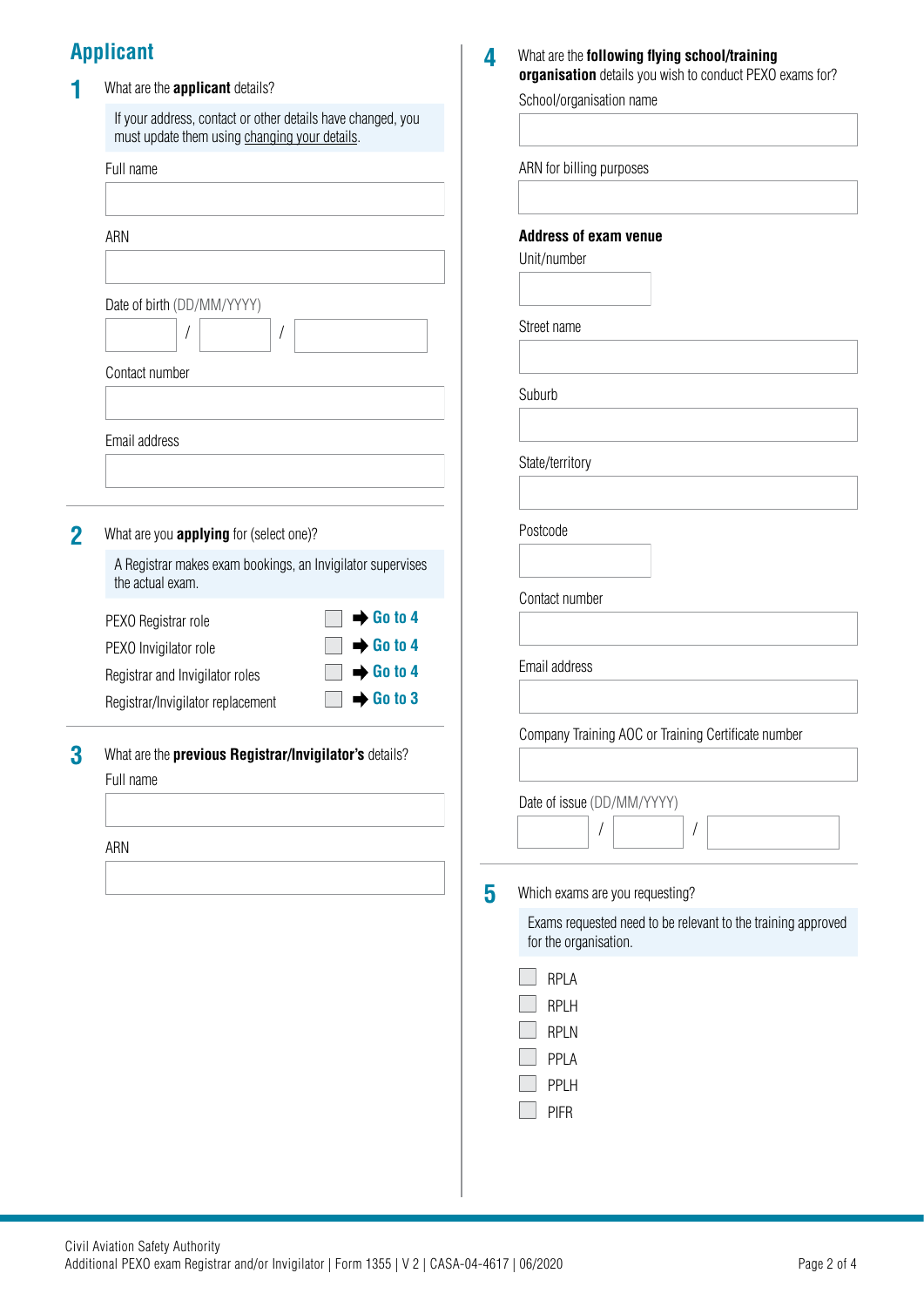### **Application checklist**

**6** Are you attaching any documents to this application?

### **Applicant declaration**

- **7** I declare that:
	- I agree to abide by the terms and conditions required by CASA in relation to the administration of PEXO exams.
	- Excluding the HOO and deputy HOO, PEXO Registrars and Invigilators are not permitted to be involved now, or in the foreseeable future, directly or indirectly engaged in aviation activities such as aeronautical knowledge training or flying training.
	- In the event that I become aware of any impropriety occurring during the conduct of an examination, I will immediately contact Flight Crew Licensing for advice.
	- All statements in this application are true and correct in every particular and that I have read and understood all provisions of the Civil Aviation Safety Regulations 1998 which are relevant to this application.
	- I understand CASA will use the currently held details to process this application and it is my responsibility to ensure my details are correct prior to lodgement.
	- I consent to CASA using and disclosing my personal information in accordance with [CASA Privacy Policy](http://www.casa.gov.au/privacy-policy) including exchanging the information with Commonwealth, State and Territory government agencies.
	- I accept that if this application is withdrawn or refused by CASA, or if CASA are unable to assess the application because I have failed to provide the required information, I am liable to pay CASA fees for work conducted.
	- I acknowledge that to knowingly make a false or misleading statement in this application is an offence against the [Criminal Code Act 1995 \(Cth\)](https://www.legislation.gov.au/Details/C2018C00244).

Full name

| Signature         |  |  |  |  |  |  |
|-------------------|--|--|--|--|--|--|
|                   |  |  |  |  |  |  |
|                   |  |  |  |  |  |  |
|                   |  |  |  |  |  |  |
| Date (DD/MM/YYYY) |  |  |  |  |  |  |
|                   |  |  |  |  |  |  |
|                   |  |  |  |  |  |  |

### **HOO recommendation**

- **8** I declare that:
	- The applicant named in question 1 to be a CASA PEXO exam Registrar and/or Invigilator for my school named in question 4, and certify to the best of my knowledge, that the applicant is:
		- a fit and proper person
		- not teaching aeronautical knowledge (theory) subjects at the school or elsewhere
	- I accept full responsibility for the conduct of the applicant in his/her duties in relation to administration of PEXO exams at my school.
	- I undertake to inform CASA (Flight Crew Licensing Section) immediately of any change in status of the applicant e.g. taking up teaching of aeronautical knowledge subjects at the school or elsewhere, leaving employment of the school, or has demonstrated unsuitable behaviour as an examination supervisor.
	- I undertake to inform CASA (Flight Crew Licensing Section) immediately when I leave the school, or am no longer serving the school as its HOO.
	- I am authorised to make this application and hold the role indicated below.
	- The reasons for needing an additional PEXO Registrar and/or Invigilator are as follows:



- All statements in this application are true and correct in every particular and that I have read and understood all provisions of the Civil Aviation Safety Regulations 1998 which are relevant to this application.
- I understand CASA will use the currently held details to process this application and it is my responsibility to ensure my details are correct prior to lodgement.
- I consent to CASA using and disclosing my personal information in accordance with [CASA Privacy Policy](http://www.casa.gov.au/privacy-policy) including exchanging the information with Commonwealth, State and Territory government agencies.
- I accept that if this application is withdrawn or refused by CASA, or if CASA are unable to assess the application because I have failed to provide the required information, I am liable to pay CASA fees for work conducted.
- I acknowledge that to knowingly make a false or misleading statement in this application is an offence against the [Criminal Code Act 1995 \(Cth\).](https://www.legislation.gov.au/Details/C2018C00244)